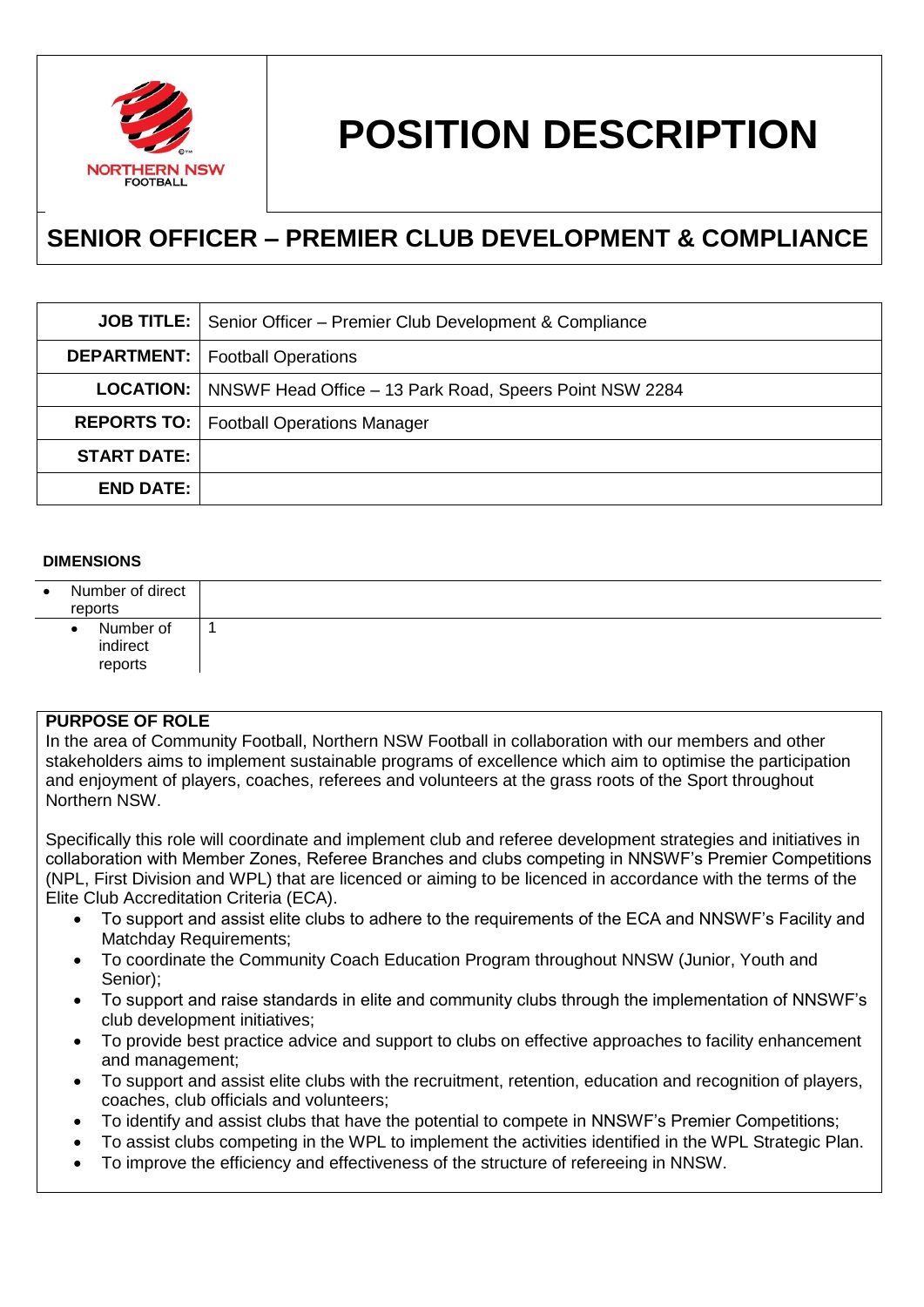## **KEY AREAS OF RESPONSIBILITY**

#### **Club Development**

- Work closely with NNSWF clubs to implement NNSWF Club Development Strategies with an emphasis on:
- Providing support and assistance to NPL clubs in managing the Player Points System (PPS);
- Elite Club Coach, Official and Volunteer retention, recruitment, education & recognition;
- Implementing the key activities outlined within the NNSWF WPL Strategic Plan
- Coordinating and promoting the NNSWF Respect campaign through NNSWF's elite clubs;
- Promoting appropriate funding opportunities for elite clubs;
- Identifying and supporting potential elite clubs in meeting the appropriate competition criteria.

#### **Referee Development**

 Work closely with other members of the Northern NSW Football Referee Development Task Force, Member Zones and Referee Branches to implement the recommendations emanating from the Northern NSW Football Review of Officiating

#### **Coach Education**

- Coordinating accredited community coach education programs at junior, youth and senior level;
- Providing opportunities for elite club coaches to engage in relevant education, training and support programs.

#### **Volunteers**

Coordinate the NNSWF Duty Officer Training Program among elite clubs.

### **Facilities**

- Coordinate the NNSWF Facilities Blue-Print;
- Promote best practice approach to facility management, particularly in regard to risk management and safety.

#### **Community Engagement**

Develop relationships with elite clubs, coaches, volunteers and other relevant stakeholders.

#### **Best Practice**

 Research and keep up to date with best practice at elite club level. Including promoting inclusive practices.

#### **Program Evaluation**

 Regularly evaluate programs and make improvements to ensure that the FFA, Member Federation and Zones are meeting the needs of the community.

#### **KEY OUTCOMES**

- Number of accredited junior, youth and senior coaches registered through MyFootballClub;
- Number of elite club volunteer education and training opportunities provided;
- Number of NPL clubs adhering to and successfully managing the PPS;
- Increase the retention of existing coaches, club officials and volunteers registered with NNSWF elite clubs;
- Number of elite clubs that apply for funding to assist in meeting or exceeding the Premier competition criteria;
- Number of clubs that undertake FFA Club Accreditation Scheme;
- Number of completed facility Blue-Print documents;
- Effective and timely communication with football stakeholders at all levels;
- Number of clubs adhering to and supporting the NNSWF Respect campaign;
- Successful implementation of the key activities outlined in the WPL Strategic Plan;
- Number of clubs competing in NNSWF Premier Competitions.
- Number of Match Official Review recommendations implemented

#### **KNOWLEDGE, BEHAVIOUR & SKILLS REQUIRED**

- Excellent communication skills, particularly written and presentation;
- Excellent negotiation skills;
- Knowledge of the FFA community coach education pathway;
- Sound knowledge of the Northern NSW Football Match Official Review
- Proven experience working in community sport;